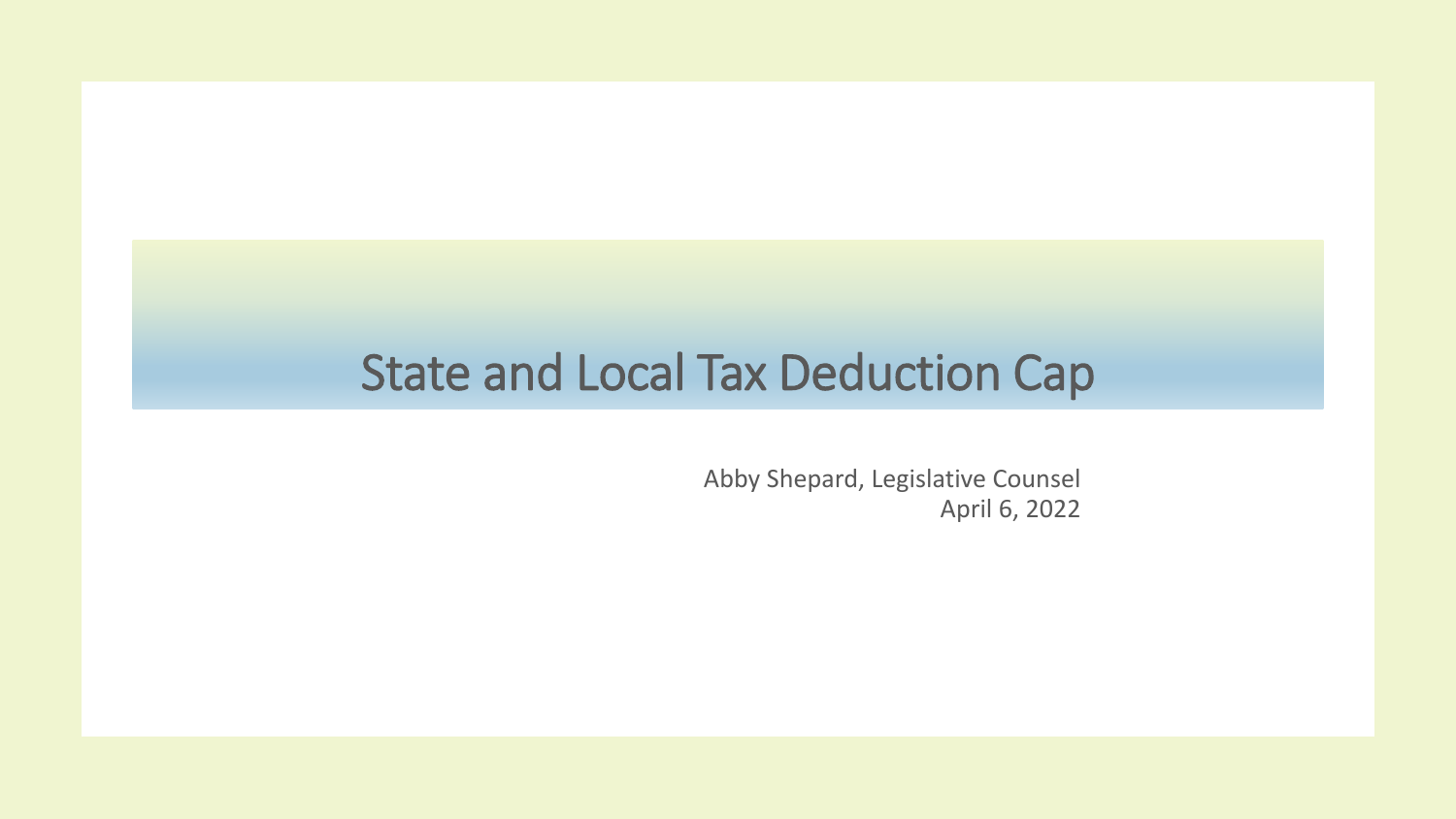### Legal Background – General Rule

- For purposes of the federal personal income tax, income starts with gross income, which is "all income from whatever source derived." I.R.C. § 61. Taxable income is gross income minus either the standard deduction or itemized deductions. I.R.C. § 63.
- One itemized deduction is for certain taxes paid, including:
	- State, local, and foreign real property taxes.
	- State and local personal property taxes.
	- State, local, and foreign income, war profits, and excess profits taxes.
	- General sales taxes (in lieu of state and local income taxes). I.R.C. § 164.
- This is colloquially referred to as the SALT (state and local tax) deduction.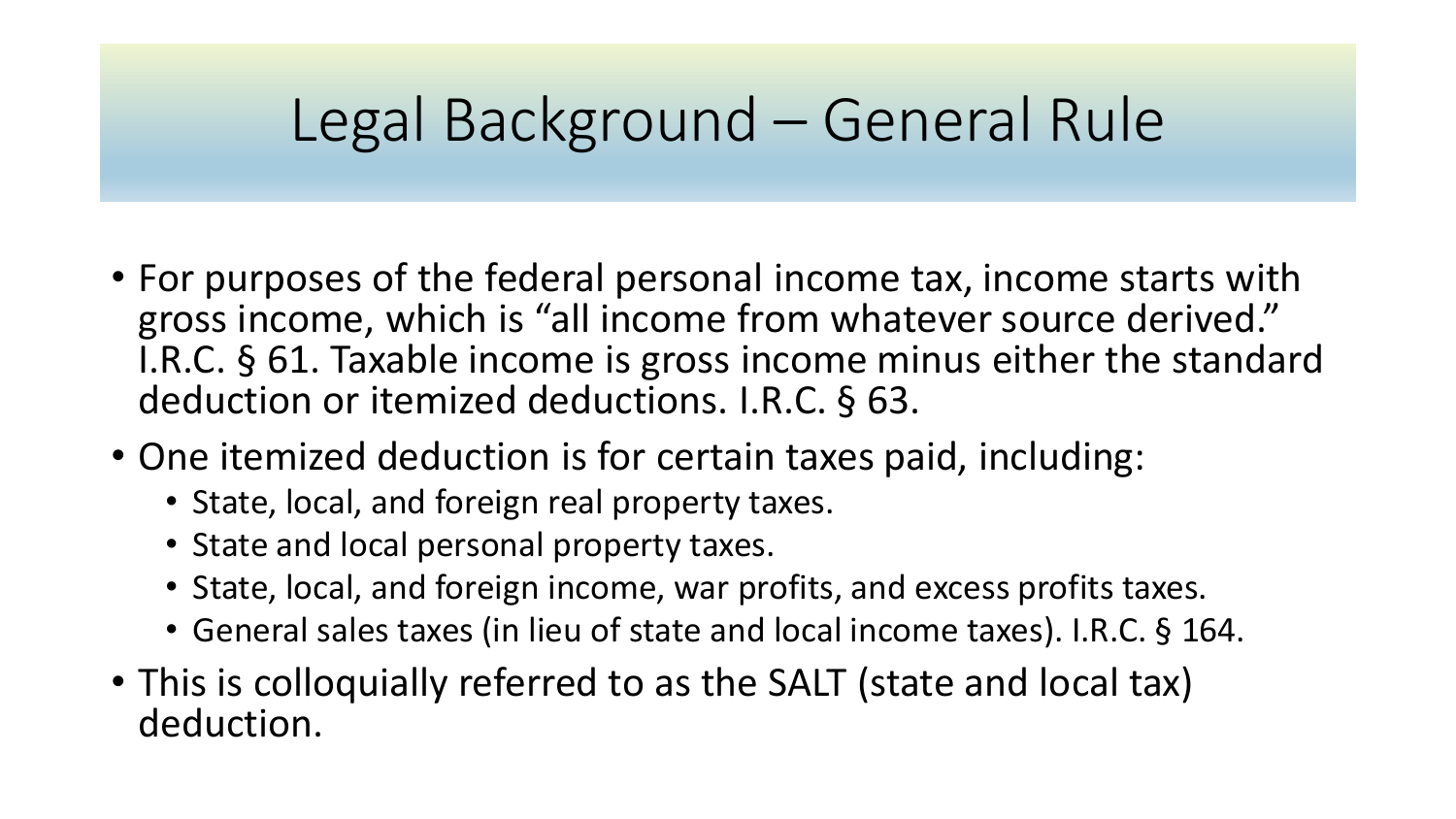## Legal Background – TCJA Changes

- The federal Tax Cuts and Jobs Act of 2017 (TCJA) created special rules for itemized deduction for taxes paid in tax years 2018-2025. I.R.C. § 164(b)(6).
	- Disallowed foreign taxes from the deduction.
	- Capped at \$10,000 the aggregate amount of taxes deducted for any tax year (\$5,000 for married individuals filing separately). Applies to:
		- State and local real property and personal property taxes.
		- State and local income taxes.
		- General sales taxes (in lieu of state and local income taxes).
- The federal 2021 Build Back Better bill proposed capping the deduction at \$80,000 of taxes paid (\$40,000 for married individuals filing separately).
	- Build Back Better bill passed U.S. House but did not pass U.S. Senate.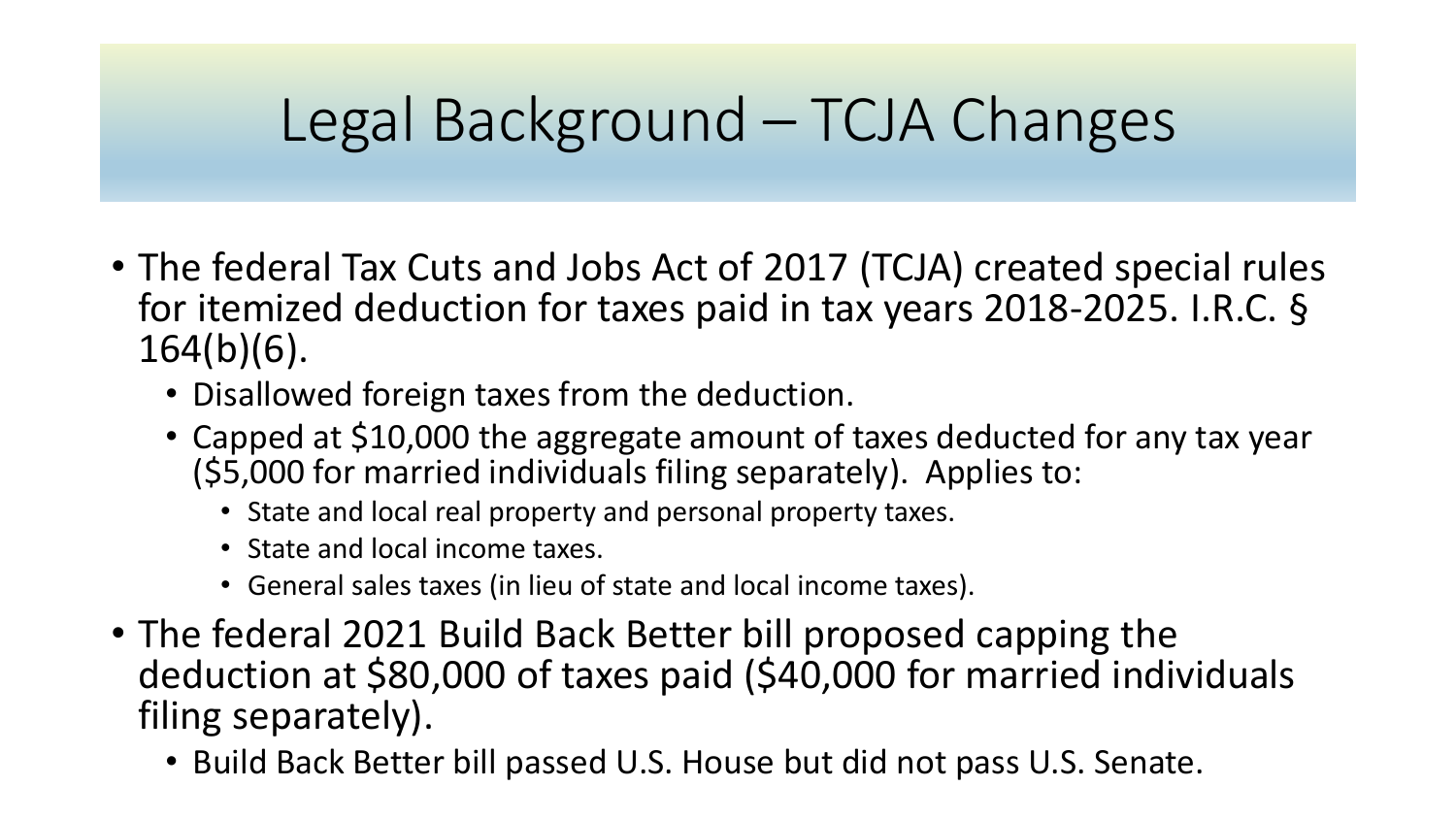#### Legal Background – Vermont Impact

- Vermont's taxable income definition was amended in 2018 in response to the TCJA, in order to decouple from federal itemized deductions. [Act 11 of 2018](https://legislature.vermont.gov/Documents/2018.1/Docs/ACTS/ACT011/ACT011%20As%20Enacted.pdf), Sec. H.1.
	- This means that the SALT deduction (including its cap) does not apply to Vermont taxable income.
- However, the federal cap still impacts Vermont taxpayers who itemize federally and pay more than \$10,000 in taxes, thus increasing their tax burden.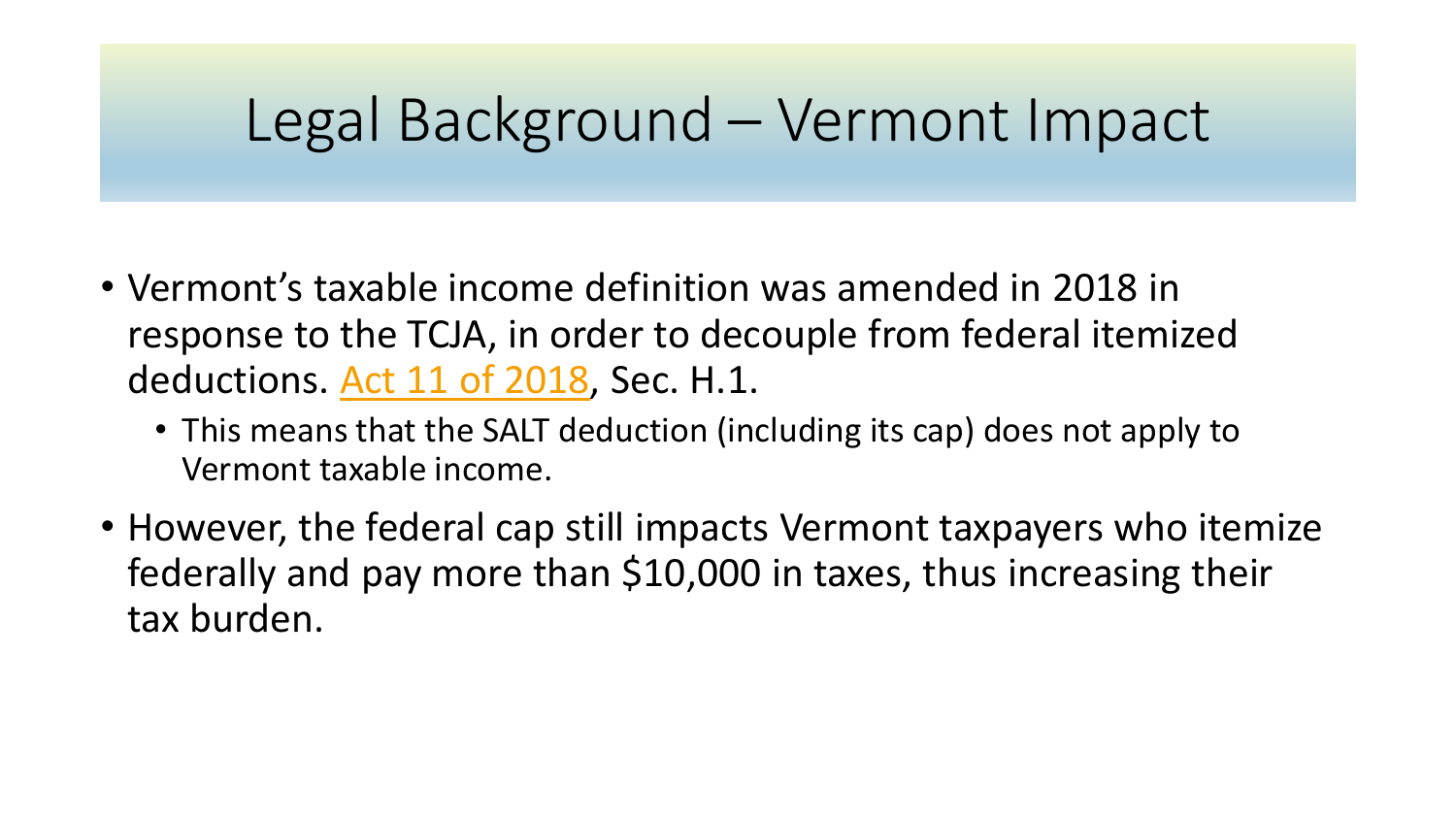### SALT Cap Workaround – #1

- Initially, states attempted to circumvent the deduction cap by creating state tax credits for charitable contributions to certain public and charitable entities, including state governments. I.R.C. § 170(c).
- However, the I.R.S. has seen through and, to an extent, disallowed these structures.
	- If a taxpayer makes a payment to a section 170(c) entity, and the taxpayer receives or expects to receive a state or local tax credit in return for the payment, the tax credit constitutes a return benefit to the taxpayer, or *quid pro quo,* reducing the taxpayer's charitable contribution deduction. Treas. Reg. § 1.170A–1(h).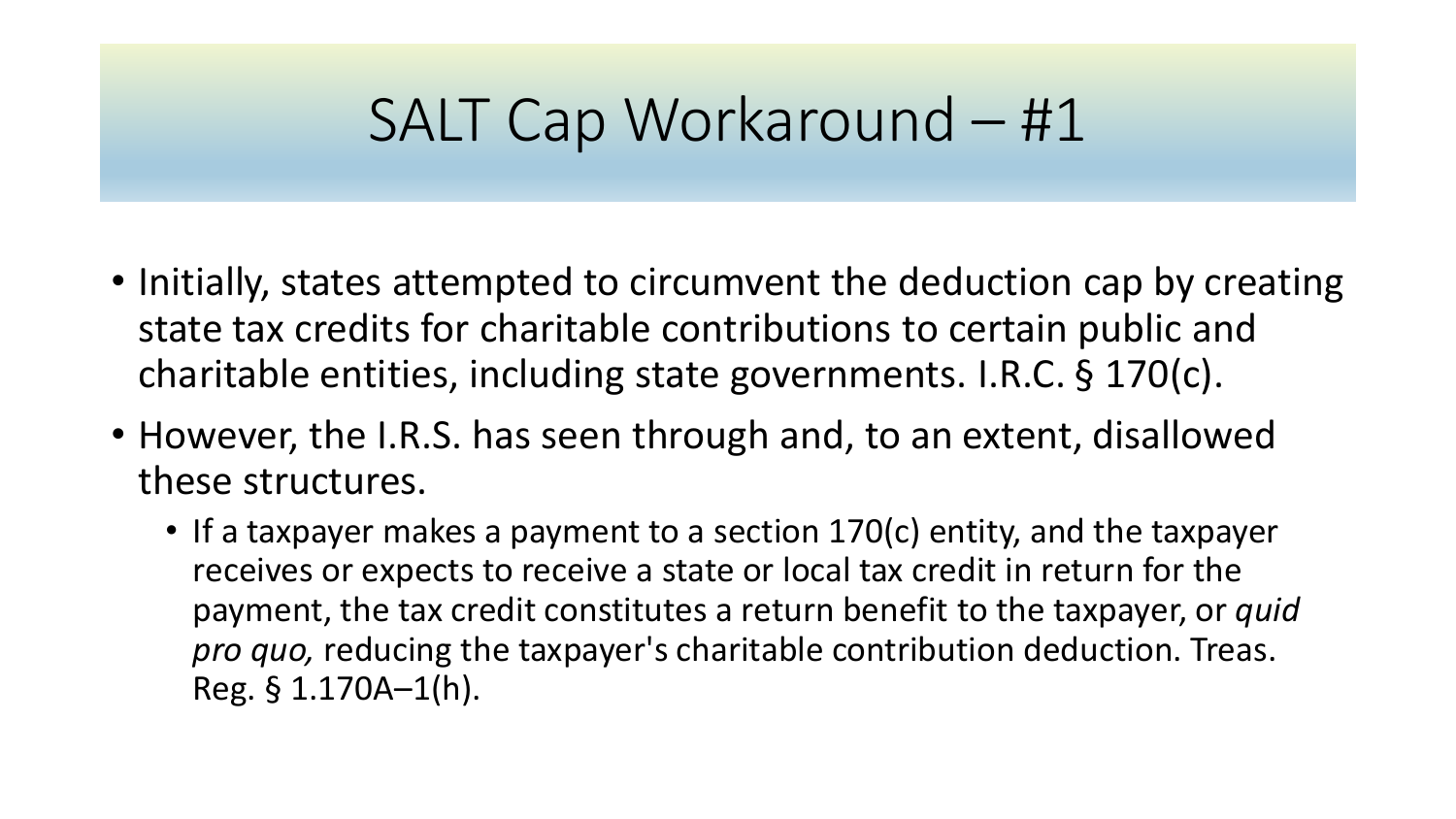## SALT Cap Workaround – #2

- Subsequently, states have crafted laws that impose either a mandatory or elective entity-level income tax on pass-throughs that do business or have income derived from or connected with sources in the state.
- The state then provides a corresponding or offsetting tax benefit to the individual taxpayer, such as a full or partial credit, deduction, or exclusion.
- In Nov. 2020, the Treasury Dept. and I.R.S. issued a notice "blessing" these SALT cap workarounds, stating that taxes paid at the entity-level are not subject to the SALT deduction cap, which only applies to partners and shareholders who itemize deductions. [Notice 2020-75](https://www.irs.gov/pub/irs-drop/n-20-75.pdf).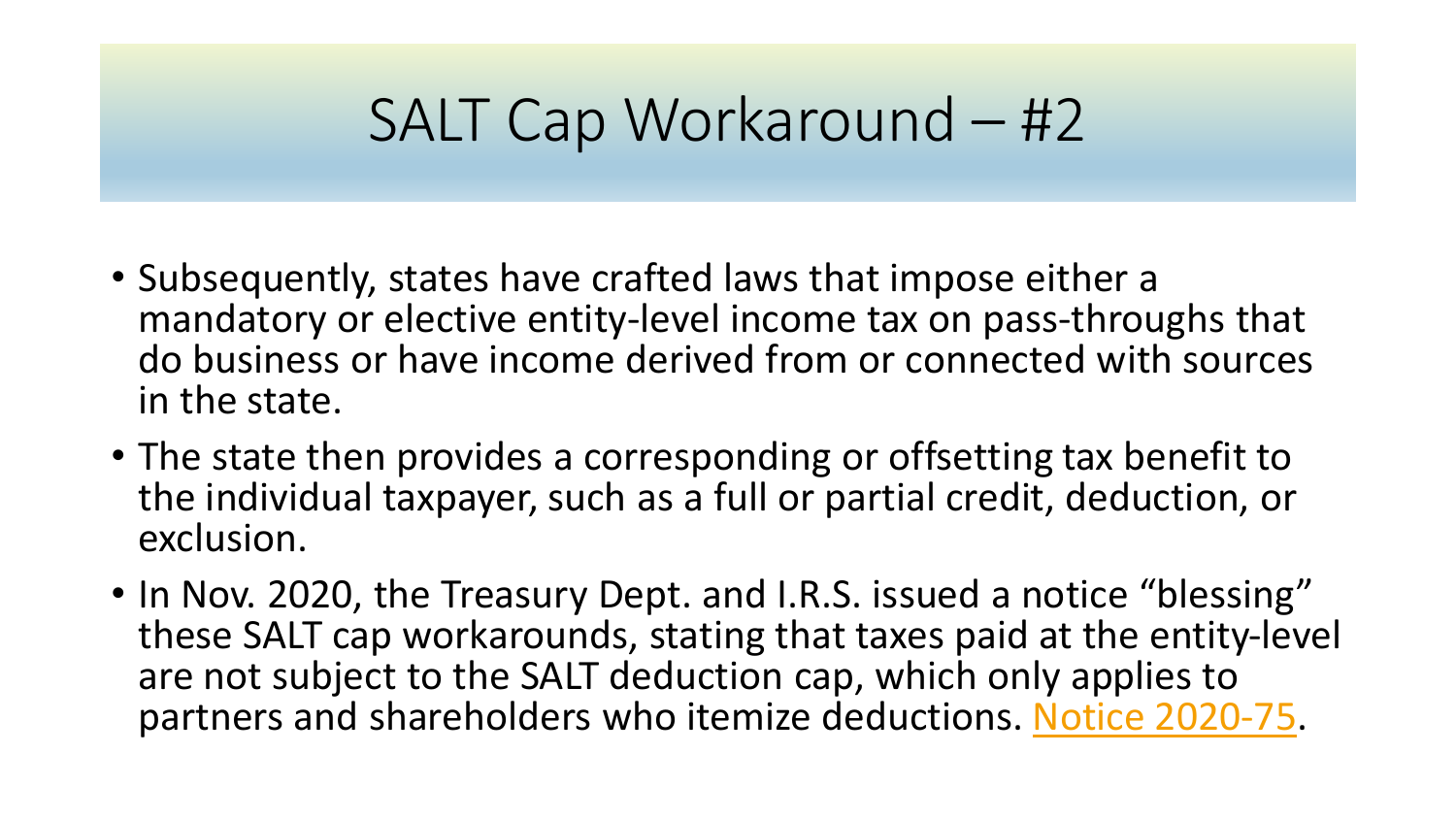### SALT Cap Workaround – Other States

- Since 2018, 22 states have enacted SALT cap workarounds, and there are handful of states with pending legislation.
- Connecticut was the first state to adopt a workaround and is the only state to make the pass-through entity tax mandatory.
- The first proposal introduced in Vermont is: [H.527 of 2022](https://legislature.vermont.gov/Documents/2022/Docs/BILLS/H-0527/H-0527%20As%20Introduced.pdf).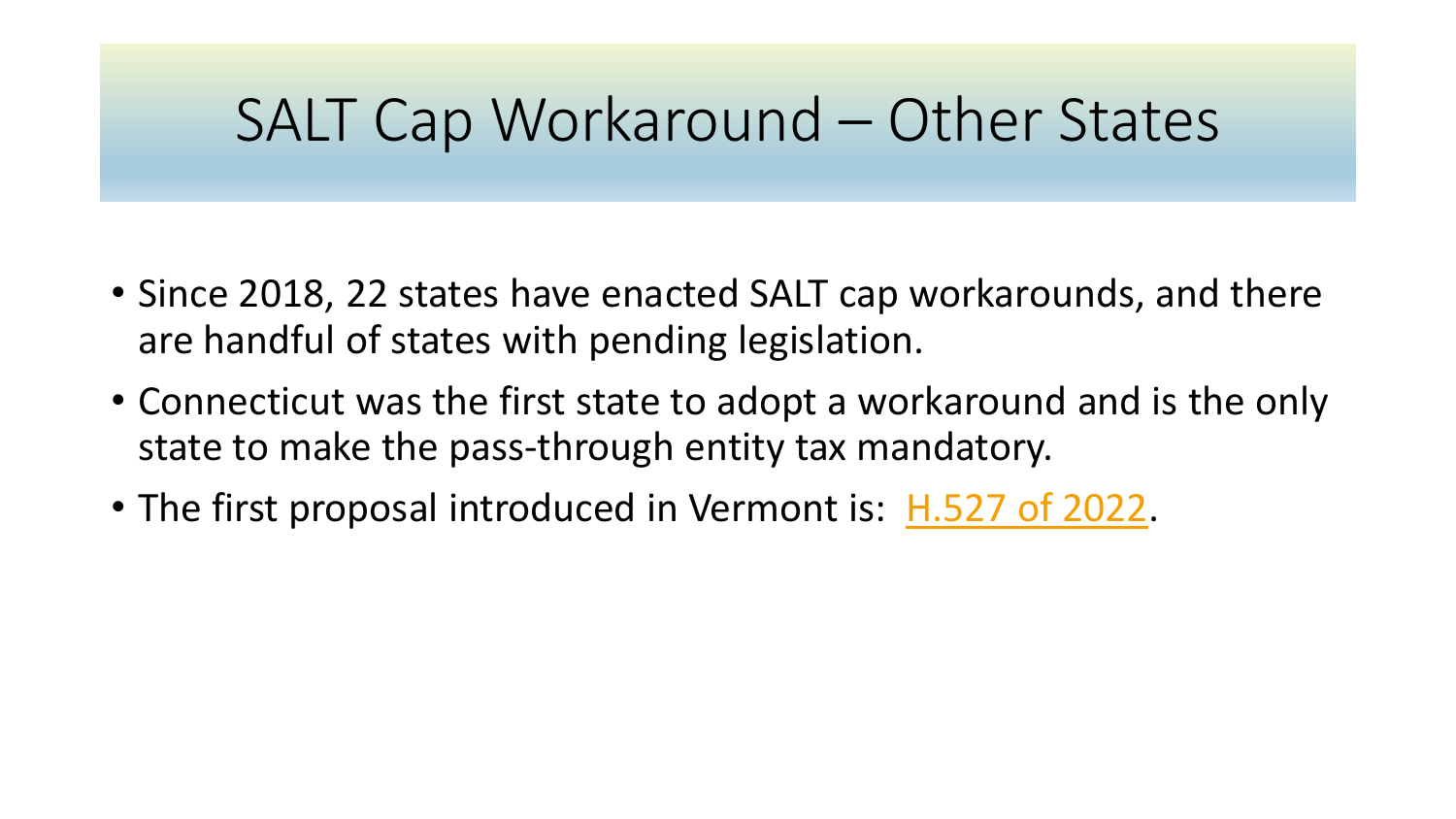Sec. 9. Adds new subchapter 10C to income tax chapter in title 32.

- Creates a new entity-level tax on pass-through businesses' distributive proceeds derived from or connected with Vermont sources.
	- "Distributive proceeds" means net income, dividends, royalties, interest, rents, guaranteed payments, and gains.
- Applies to pass-through entities: partnership, an S corporation, or a limited liability company; not corporations, although corporations may be a member of a pass-through.
- At least one member of the pass-through must be liable for income tax in Vermont.
- Rate is second highest marginal individual income tax rate (7.6%) under 32 V.S.A. § 5822.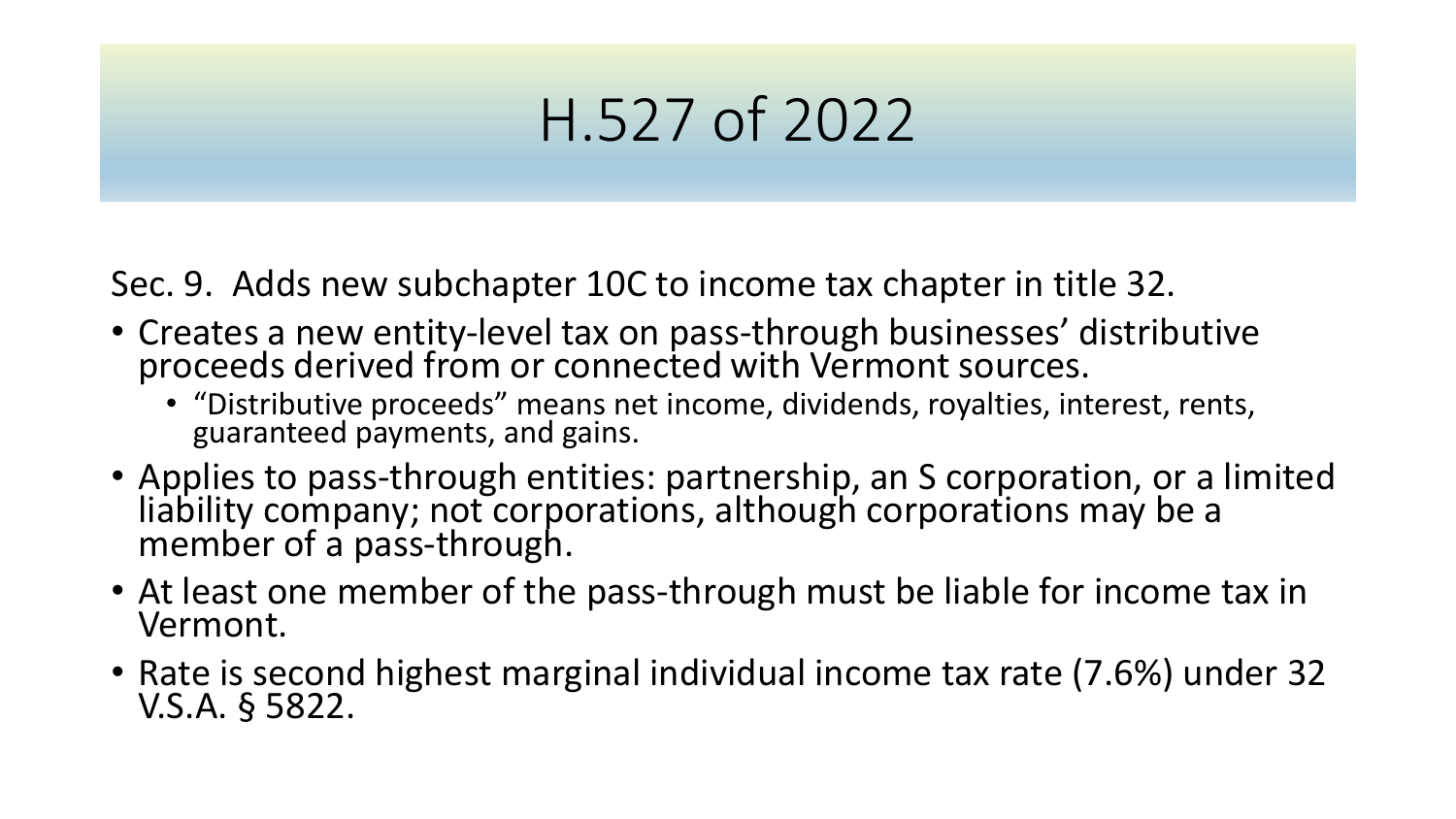Sec. 9. Adds a new subchapter 10C to 32 V.S.A. chapter 151.

- Tax is elective upon consent of either:
	- each member of electing entity who is a member at the time the election is filed; OR
	- any officer, manager, or member of the electing entity who is authorized, under law or the entity's organizational documents, to make the election and who represents having such authority under penalties of perjury.
- Election must be made annually on or before due date for filing tax return, but may be revoked before due date for filing tax return.
- Pass-through entity is required to report annually to each member the member's share of distributive proceeds for the taxable year.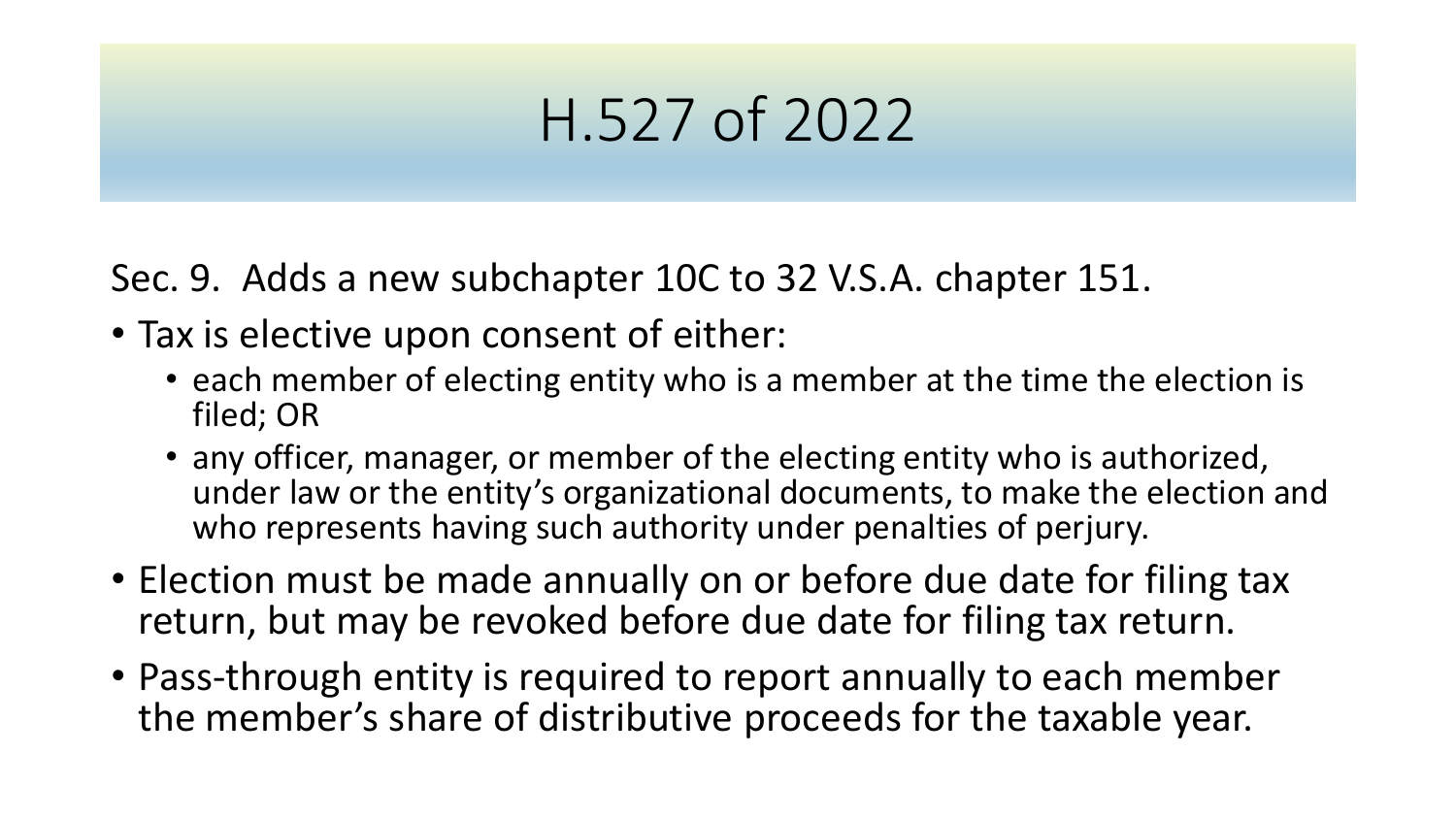Sec. 9. Adds a new subchapter 10C to 32 V.S.A. chapter 151.

- Interaction with C corporation unitary combined filing groups
	- Pass-through electing to pay entity-level tax is included in group by default
	- Pass-through electing to pay entity-level tax is excluded from group if:
		- all members of pass-through are taxpayers otherwise liable for Vermont income tax; and
		- no business entity taxed as a C corporation under this chapter has direct, indirect, beneficial, or constructive ownership or control of the pass-through entity.
- Returns and payments are due on or before the 15th day of the third month following the close of each entity's taxable year as determined for federal income tax purposes.
- Estimated tax payments follow the same schedule as for individuals.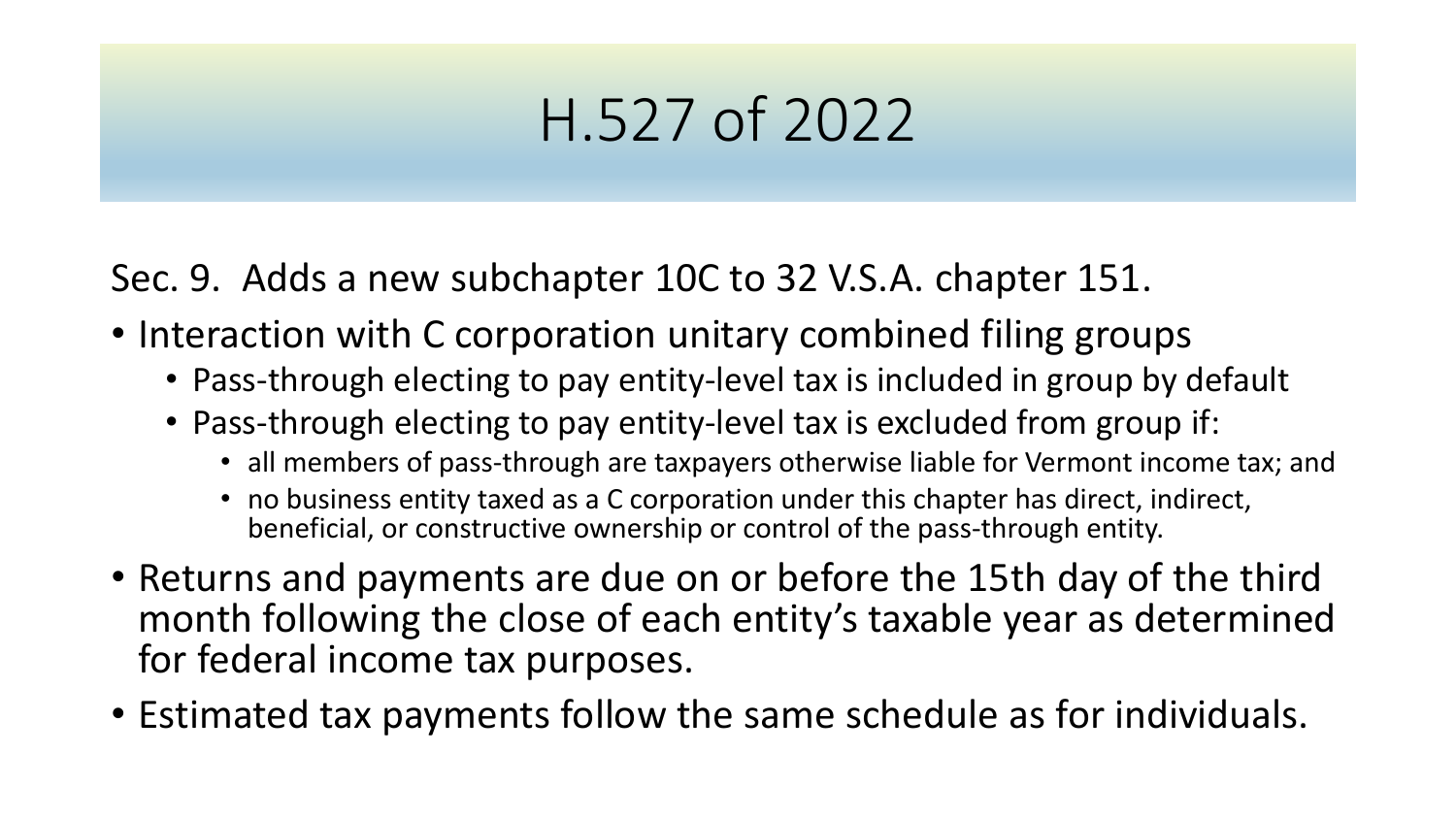Sec. 9. Adds a new subchapter 10C to 32 V.S.A. chapter 151.

- Creates a refundable income tax credit for individual members of pass-through entities that elect to pay entity-level tax.
	- Amount of credit equals member's pro rata share of tax paid by pass-through entity for tax year and is available to member during the same tax year.
- Creates a credit against corporate income tax for C corporation members of pass-through entities that elect to pay entity-level tax.
	- Corporate credit cannot reduce a C corporation member's tax liability below the minimum corporate tax amount. 32 V.S.A. § 5832(2).
	- Amount of credit equals corporate member's pro rata share of tax paid by pass-through entity for tax year and is available to corporate member during the same tax year.
	- Exempt corporations are refunded full amount of pro rata share of tax paid.